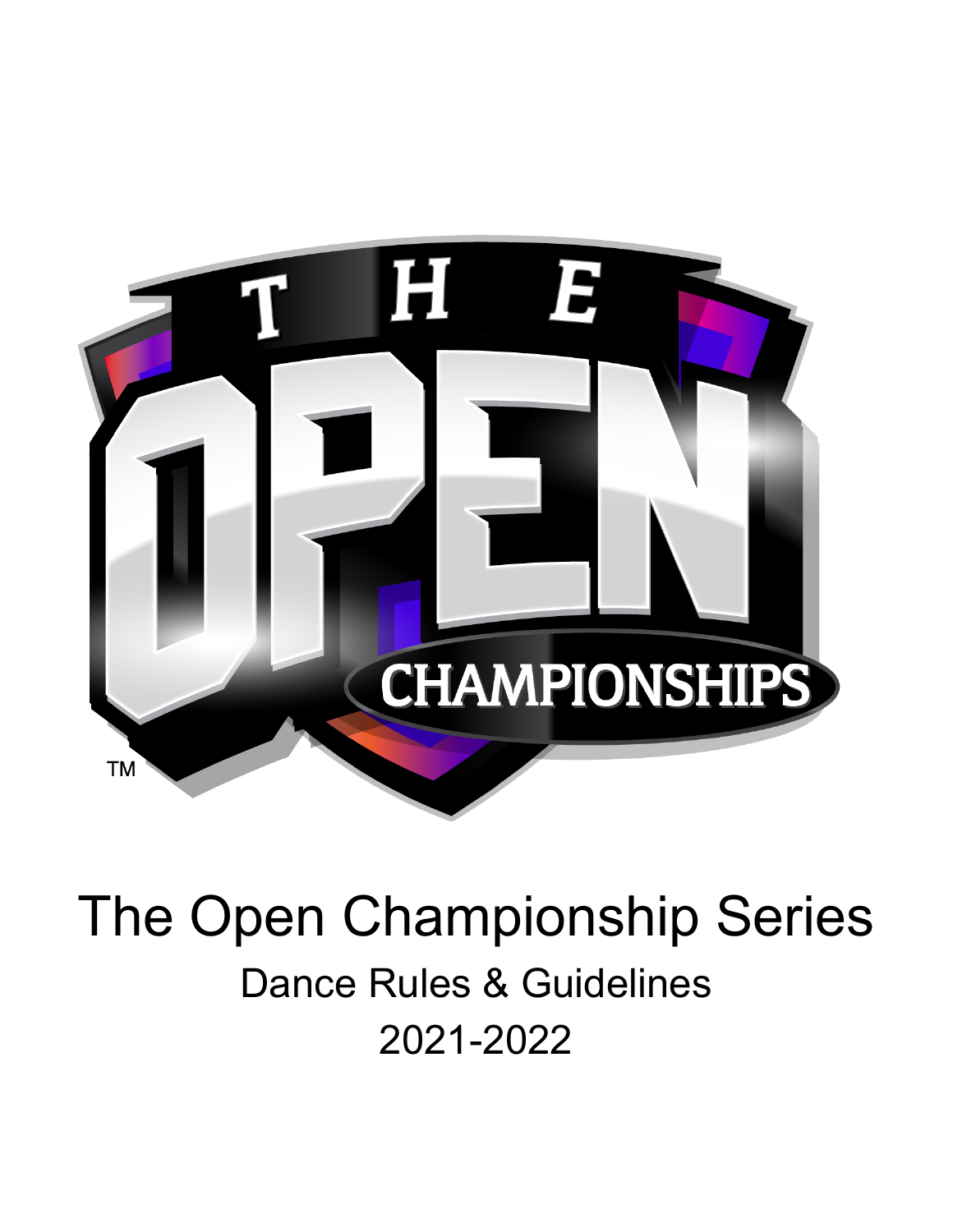## **GENERAL RULES**

- A. Teams should have an emergency plan in the event of an injury.
- B. Coaches have the responsibility of recognizing the abilities of the dancers on the team, and should make sure the presented routine does not exceed the team's capabilities or include elements that create a safety risk for their team regardless of whether the element is permitted under the safety rules and regulations.
- C. Technical skills should not be executed without an advisor/coach present. Teams should always practice in an area suitable for the safety of the dancers.
	- 1. Teams should not perform technical skills on concrete, asphalt, or any other hard or uncovered surface, wet surfaces, uneven surfaces, or surfaces with obstructions.

## **ROUTINE RULES & GUIDELINES**

## **TUMBLING AND TRICKS**

#### A. Permitted:

- 1. Aerial Cartwheels\*, Front/back aerials\*, back handsprings, backward rolls, shoulder rolls, cartwheels, headstands, handstands, backbends, front/back walkovers stalls/freezes, head spins, windmills, kip up, round off, headsprings (with hand support), and front/back tucks.
	- **\*Details on aerial/airborne skills without hand support rules below\***
- B. Prohibited:
	- 1. Side somi, layouts, shushunova, and toe pitch back tucks.
- C. Airborne Skills without Hand Support are permitted.
- D. Tumbling skills with hip over head rotation is limited to three (3) connect skills.
	- 1. Example: three (3) consecutive headsprings are permitted; four (4) are **not allowed**.
- E. Forward/backward rolls while holding poms are permitted.
- F. Hand-support skills may not be performed with a prop or pom in the hand(s) that is/are weight-bearing.

**HAMPIONSHIPS** 

- G. Front/back aerials and aerial cartwheels:
	- 1. Permitted if:
		- a. Executed without the use of poms.
		- b. Executed with both poms transferred into the non-supporting hand.
		- c. Executed using hands-free poms in both hands.
	- 2. **Not allowed** if:
		- a. Executed with poms in both hands that are not hands-free poms.
- H. Simultaneous tumbling over or under another dancer that includes hip over head rotation by both dancers is not permitted.
- I. Drops:
	- 1. Knee, thigh, back, front, head, shoulder, or seat drops onto the performance floor are **not allowed**.
	- 2. Dancer must first bear weight on the hand(s) or foot/feet.
- J. Landing in a push-up position onto the performance floor from a jump in which the legs are in front of the body and swing behind are **not allowed**.
	- 1. All variations of a shushunova are **not allowed**.
- K. Dances are prohibited from landing directly on the head/neck at any time from an airborne skill
	- 1. Any kip up motion must also initiate from the back/shoulder area touching the ground.